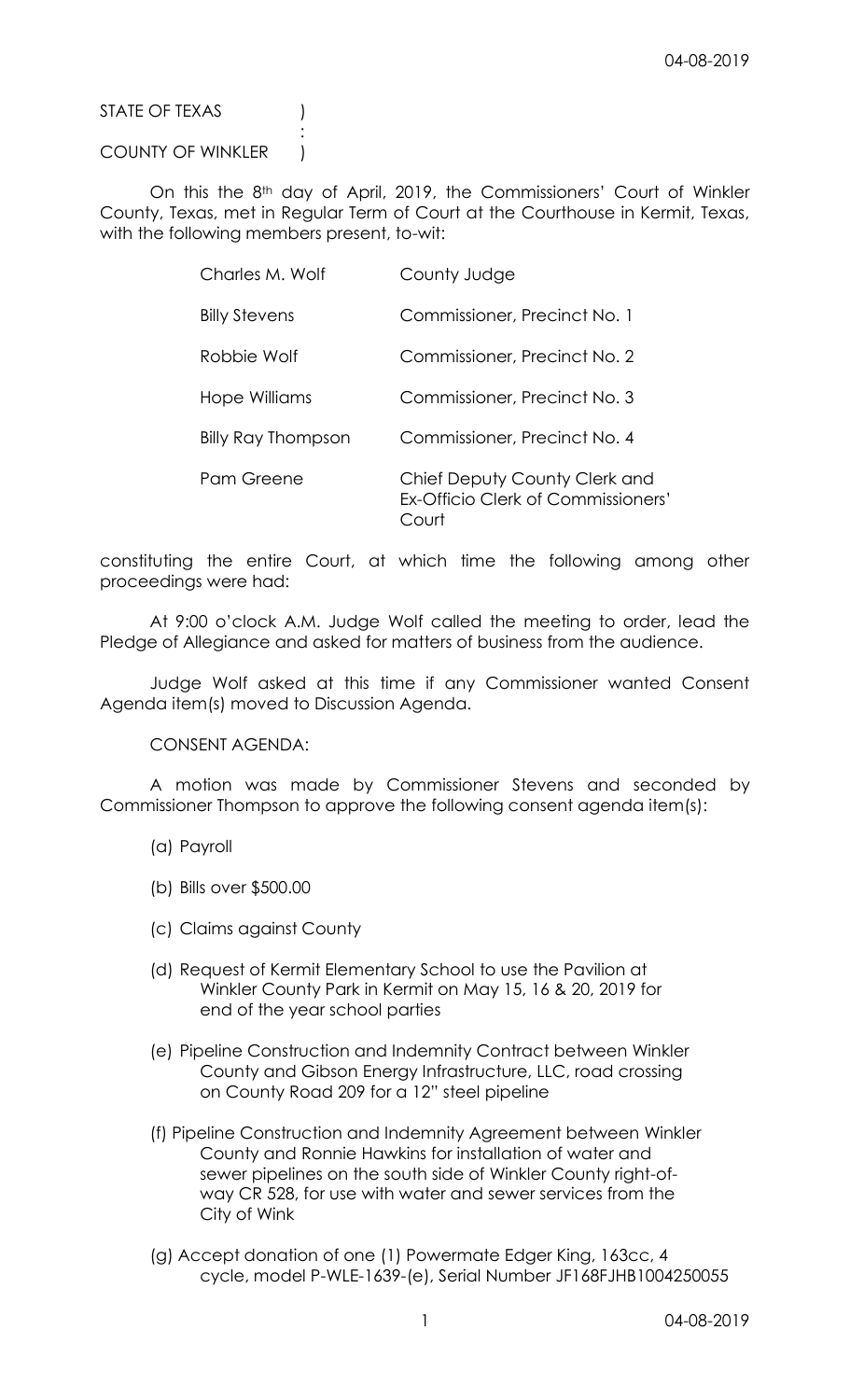from Hope Williams to Precinct No. e

which motion became an order of the Court upon the following vote:

Ayes: Commissioners Stevens, Wolf, Williams and Thompson Noes: None

Following recommendations of Winkler County Fire Marshal, Kermit Volunteer Fire Department and Wink Volunteer Fire Department, a motion was made by Commissioner Stevens and seconded by Commissioner Williams to approve extension of burn ban in unincorporated areas of Winkler County for ninety (90) days or less if drought conditions change; which motion became an order of the Court upon the following vote:

Ayes: Commissioners Stevens, Wolf, Williams and Thompson Noes: None

## INSERT

A motion was made by Commissioner Stevens and seconded by Commissioner Williams to approve Order Prohibiting Certain Fireworks in unincorporated areas of Winkler County; which motion became an order of the Court upon the following vote:

Ayes: Commissioners Stevens, Wolf, Williams and Thompson Noes: None

INSERT

Following discussion, a motion was made by Commissioner Williams and seconded by Commissioner Stevens to approve purchase of equipment trailer in the approximate amount of \$7,500.00 from contingency funds for Precinct No. 2; which motion became an order of the Court upon the following vote:

Ayes: Commissioners Stevens, Wolf, Williams and Thompson Noes: None

At this time, the Court heard presentation of Annual Audit of County Jail's Commissary Operations and Inmate Trust Account for period of January 01, 2018 through December 31, 2018.

A motion was made by Commissioner Williams and seconded by Commissioner Thompson to accept the contract from RRC Construction for Wink Community Center; which motion became an order of the Court upon the following vote:

Ayes: Commissioners Stevens, Wolf, Williams and Thompson Noes: None

A motion was made by Commissioner Thompson and seconded by Commissioner Williams to accept the contract from RRC Construction for Kermit Community Center; which motion became an order of the Court upon the following vote:

Ayes: Commissioners Stevens, Wolf, Williams and Thompson Noes: None

A motion was made by Commissioner Wolf and seconded by Commissioner Stevens to approve payment to Whitetail Constructors in the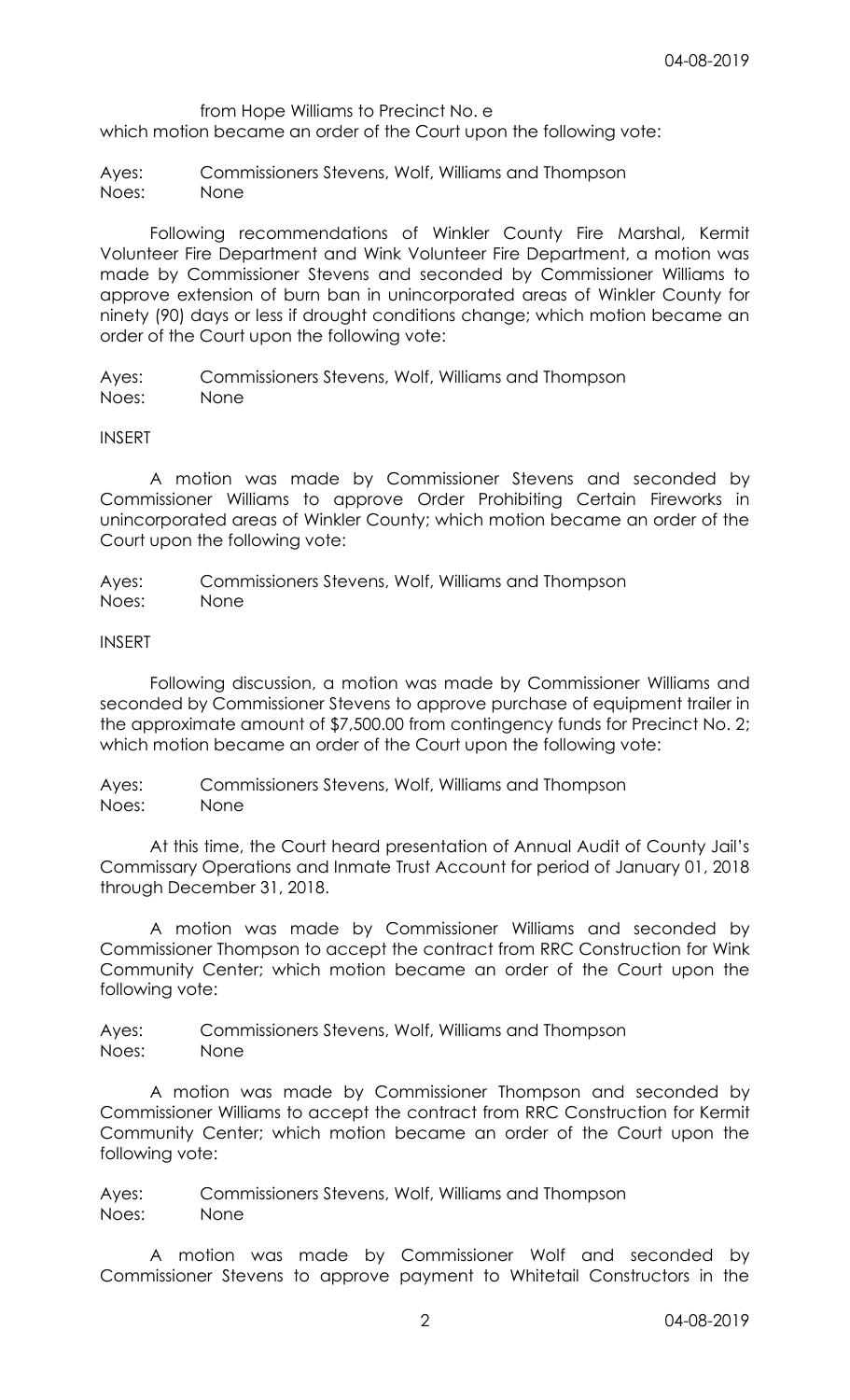amount of \$35,124.75 for Courthouse renovation from committed funds; which motion became an order of the Court upon the following vote:

Ayes: Commissioners Stevens, Wolf, Williams and Thompson Noes: None

A motion was made by Commissioner Williams and seconded by Commissioner Thompson to approve payment to Level 5 Design Group for services from committed funds for the following:

- a. Kermit Community Center and Annex in the amount of \$3,450.00;
- b. Wink Community Center in the amount of \$3,246.25; and
- c. Winkler County Courthouse Renovation in the amount of \$1,000.00

which motion became an order of the Court upon the following vote:

Ayes: Commissioners Stevens, Wolf, Williams and Thompson Noes: None

Following review of Agreement for Professional Services between Winkler County and Parkhill, Smith & Cooper, Inc., regarding the Winkler County Airport Hangar Project, a motion was made by Commissioner Williams and seconded by Commissioner Thompson to authorize County Judge to sign the agreement; which motion became an order of the Court upon the following vote:

Ayes: Commissioners Stevens, Wolf, Williams and Thompson Noes: None

INSERT

A motion was made by Commissioner Williams and seconded by Commissioner Stevens to receive the following Monthly Reports from County Officials of fees earned and collected for the month of March, 2019:

INSERT

which motion became an order of the Court upon the following vote:

Ayes: Commissioners Stevens, Wolf, Williams and Thompson Noes: None

A motion was made by Commissioner Stevens and seconded by Commissioner Williams to approve the following line item adjustment(s):

which motion became an order of the Court upon the following vote:

Ayes: Commissioners Stevens, Wolf, Williams and Thompson Noes: None

A motion was made by Commissioner Wolf and seconded by Commissioner Stevens to approve the following budget amendment(s):